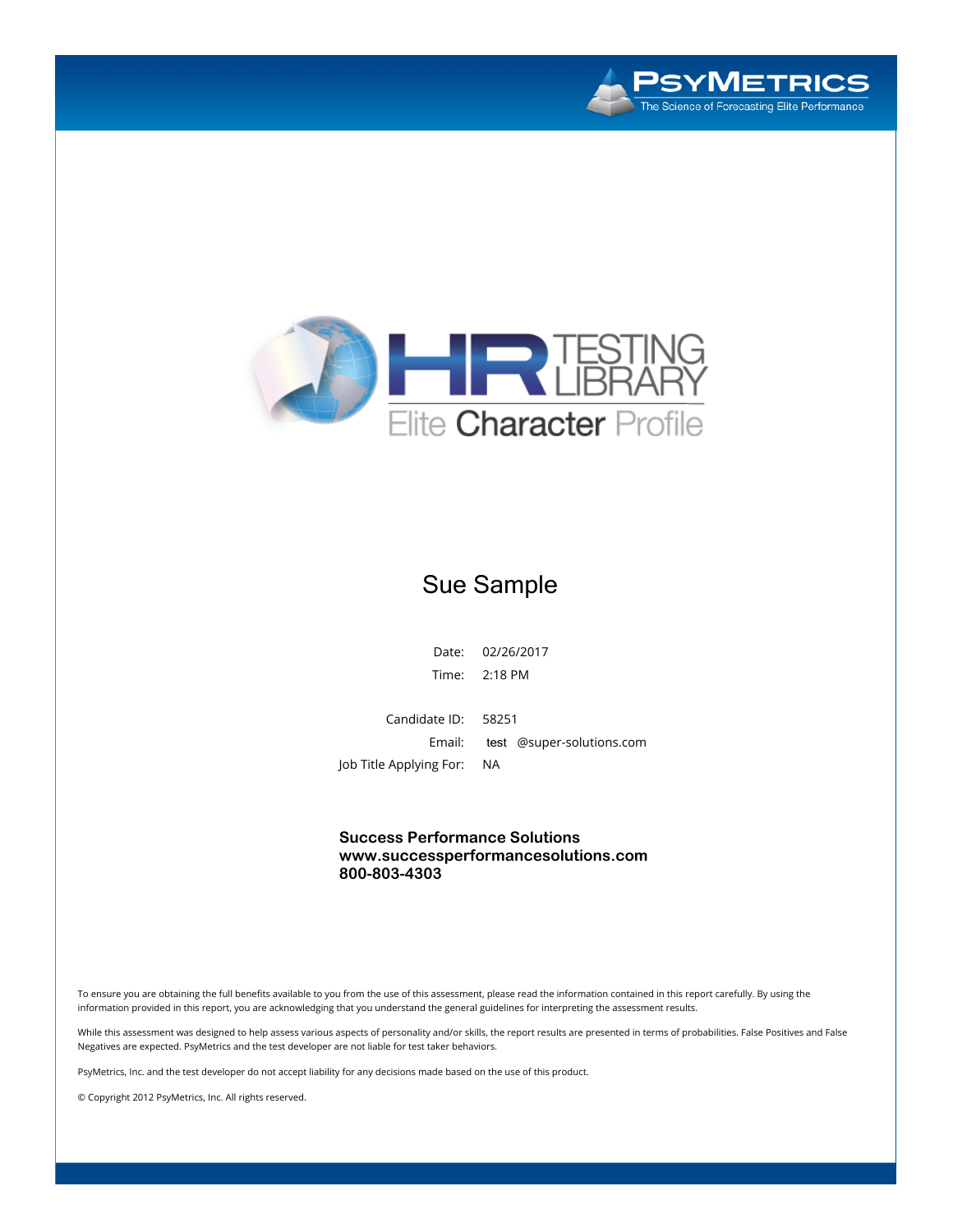# **What the Elite Character Profile Measures**

The Elite Character Profile is a general indicator of the individual's ability to refrain from participating in counterproductive behaviors **by being trustworthy, drug-free, non-violent and compliant. This battery is appropriate for most jobs.**

**The areas assessed by this Profile are:**

| Drug Free Attitudes      | Drug Free Attitudes measures the degree to which the individual is likely to be free<br>of illegal drug use related problems that will affect his/her work. This characteristic<br>is important for most jobs, but especially those involving the use a machinery or<br>equipment where the safety of the employee and coworkers could be at risk.                                       |
|--------------------------|------------------------------------------------------------------------------------------------------------------------------------------------------------------------------------------------------------------------------------------------------------------------------------------------------------------------------------------------------------------------------------------|
| Non-Violent<br>Attitudes | Non Violent Attitudes measures the degree to which the individual is likely to<br>respect others and not engage in aggressive workplace behaviors such as<br>intentionally damaging company property or resorting to physical or verbal<br>threats.                                                                                                                                      |
| Responsibility           | Responsibility measures the degree to which the individual is likely to be<br>dependable, stable, takes responsibility for his/her actions and as a result, is not<br>likely to have attendance problems. This characteristic is appropriate for all jobs.                                                                                                                               |
| Rules Compliance         | Rules Compliance measures the degree to which the individual is likely to follow<br>company policies and adhere to rules and procedures established by<br>management. This characteristic is appropriate for most, if not all jobs, with<br>special emphasis on jobs requiring much trust (e.g., bank teller, cashier) and<br>positions of authority (security guards, police officers). |
| Trustworthiness          | Trustworthiness measures the degree to which the individual is likely to be honest<br>and trusting of others. This characteristic is important for most, if not all jobs with<br>special emphasis on cash handling jobs and jobs involving confidential or sensitive<br>information.                                                                                                     |

### **Candidness of the Elite Character Profile Results**

This Profile includes a candidness check to determine the degree to which the individual may have exaggerated his/her responses in order to present themselves more favorably. The results of this validity check with interpretation is presented on the following page.

#### **Interpreting the Elite Character Profile**

The following page also presents the Total Score Summary and Total Score Interpretation. This is followed by the Score Profile. The Score Profile includes the scores for all of the scales. The scores are presented in terms of percentiles. The percentile indicates how the candidate scored relative to all other individuals who have taken the assessment. For example, if a candidate's score on a particular scale shows as the 75th percentile, this indicates he/she scored better than 75% of all other people who have completed that scale.

The pages that follow the Score Profile provide detailed interpretations for each of the scales, as well as, management strategies and follow-up interview questions one can ask the candidate to obtain more insight with respect to areas needing development.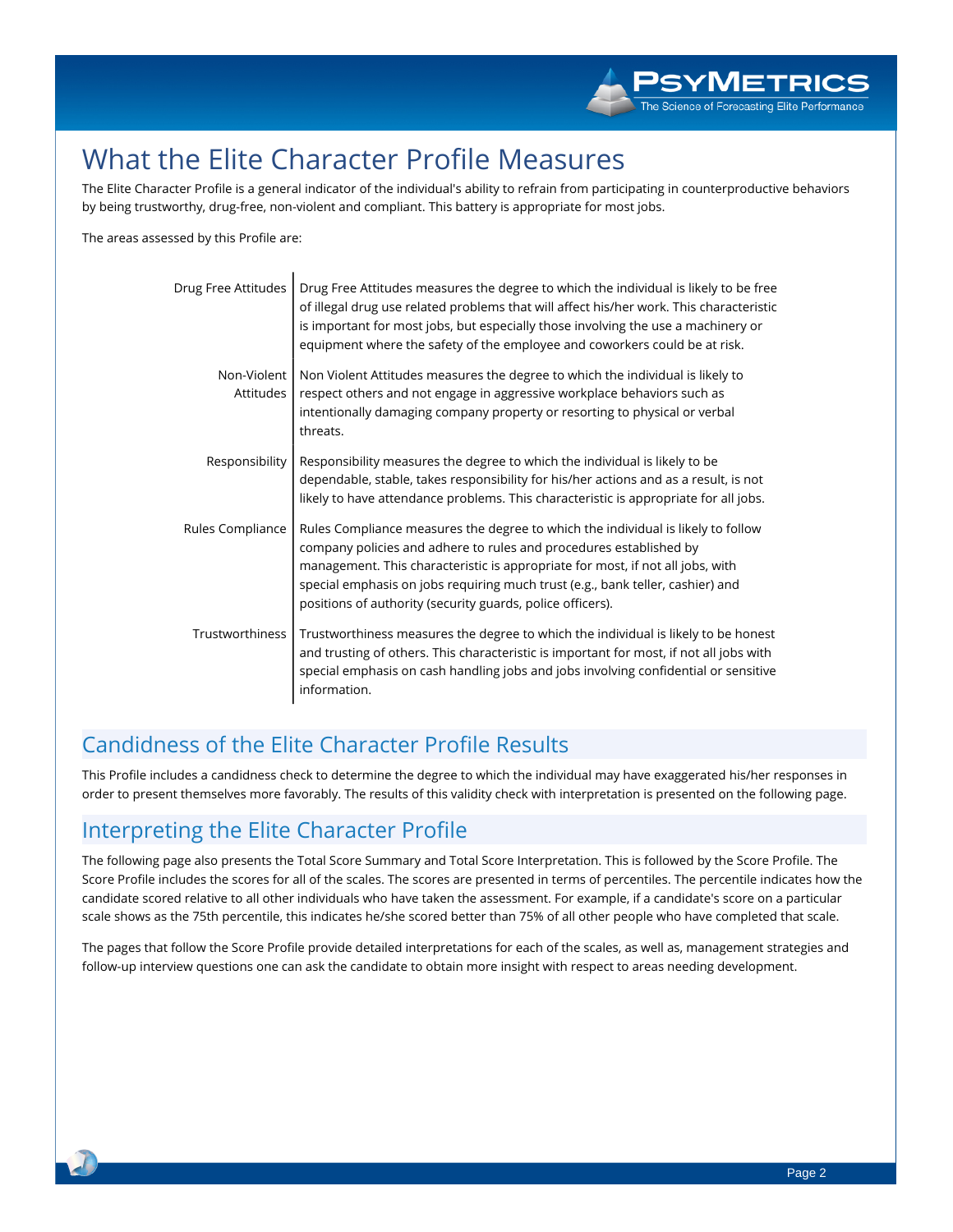

# **Total Score Summary**



### **Total Score Interpretation**

This candidate's total Elite Character Profile score falls within the Average range. This candidate generally demonstrates moderate to average levels of character and integrity. He/she will generally refrain from engaging in negative, counterproductive behaviors as defined by the scales included in this profile. Review individual scale details to better understand strengths and potential **shortcomings. This individual's level of character is consistent with that of most other candidates.**



The bar graph above shows the candidate's score pattern across all the dimensions assessed by this profile. The pages that follow **offer detailed insight into each dimension score.**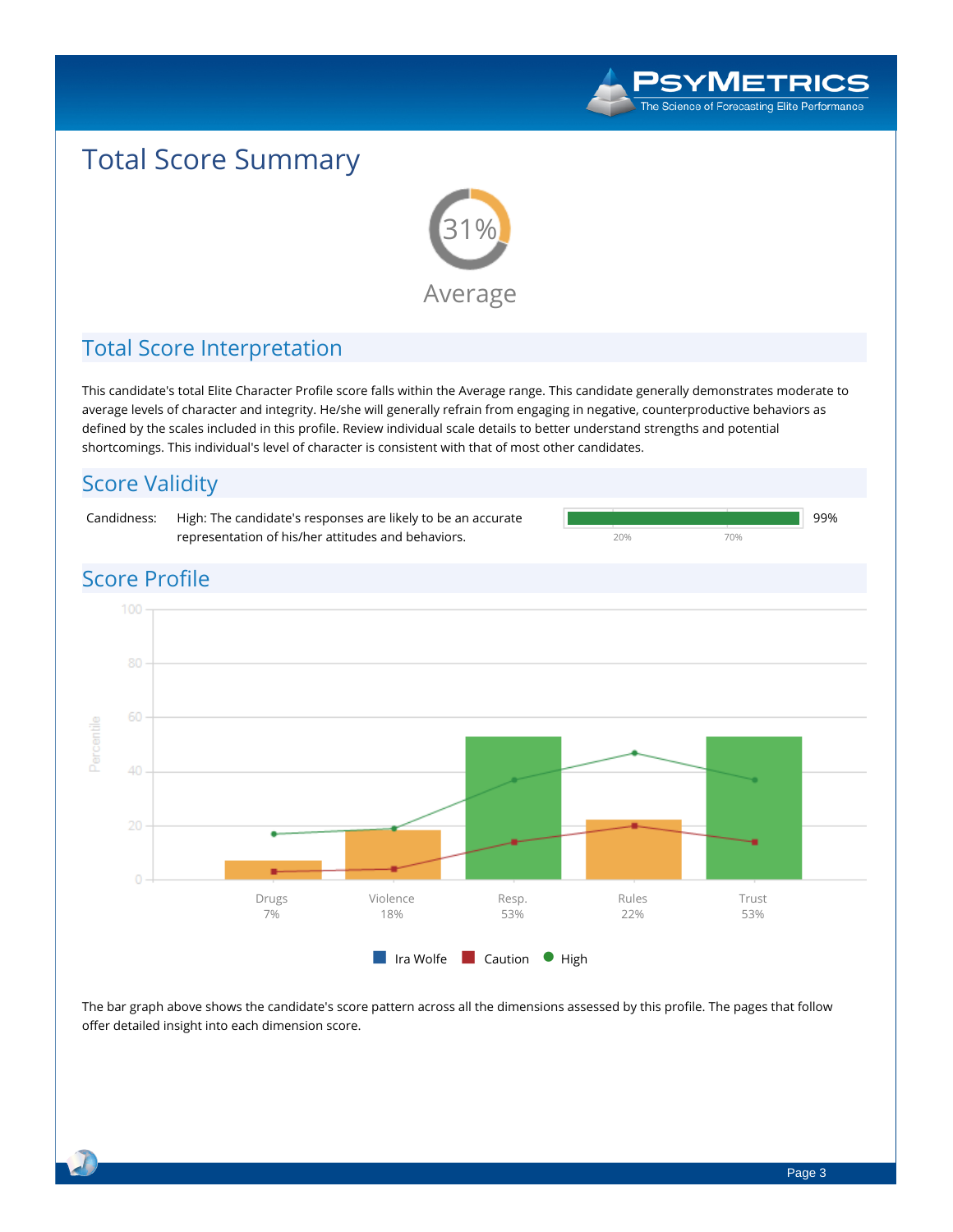

# **Drug Free Attitudes**



#### **Score Details**

Drug Free Attitudes measures the degree to which the individual is likely to be free of illegal drug use related problems that will affect his/her work. This characteristic is important for most jobs, but especially those involving the use a machinery or equipment where the **safety of the employee and coworkers could be at risk.**

Sue Sample **scored in the 7th percentile on Drug Free Attitudes (Average), meaning Ira scored lower than 93 percent of other candidateswho have completed this assessment.**



### **Strength of Candidate's Responses**

The graphic below shows the candidate's response pattern for the Drug Free Attitudes behavioral dimension. This illustration is useful **for assessing the strength of the candidate's attitudes and behaviors associated with Drug Free Attitudes.**



- **• While the majority of individuals who score in this range are unlikely to have illegal drug-use problems that will affect their work, a few who score in this range (particularly, those who score at the lower end of the range) may warrant some additional**
- **• Studies have shown that 6% of individuals who scored in this range came to work under the influence of illegal drugs or consumed illegal drugs at work.**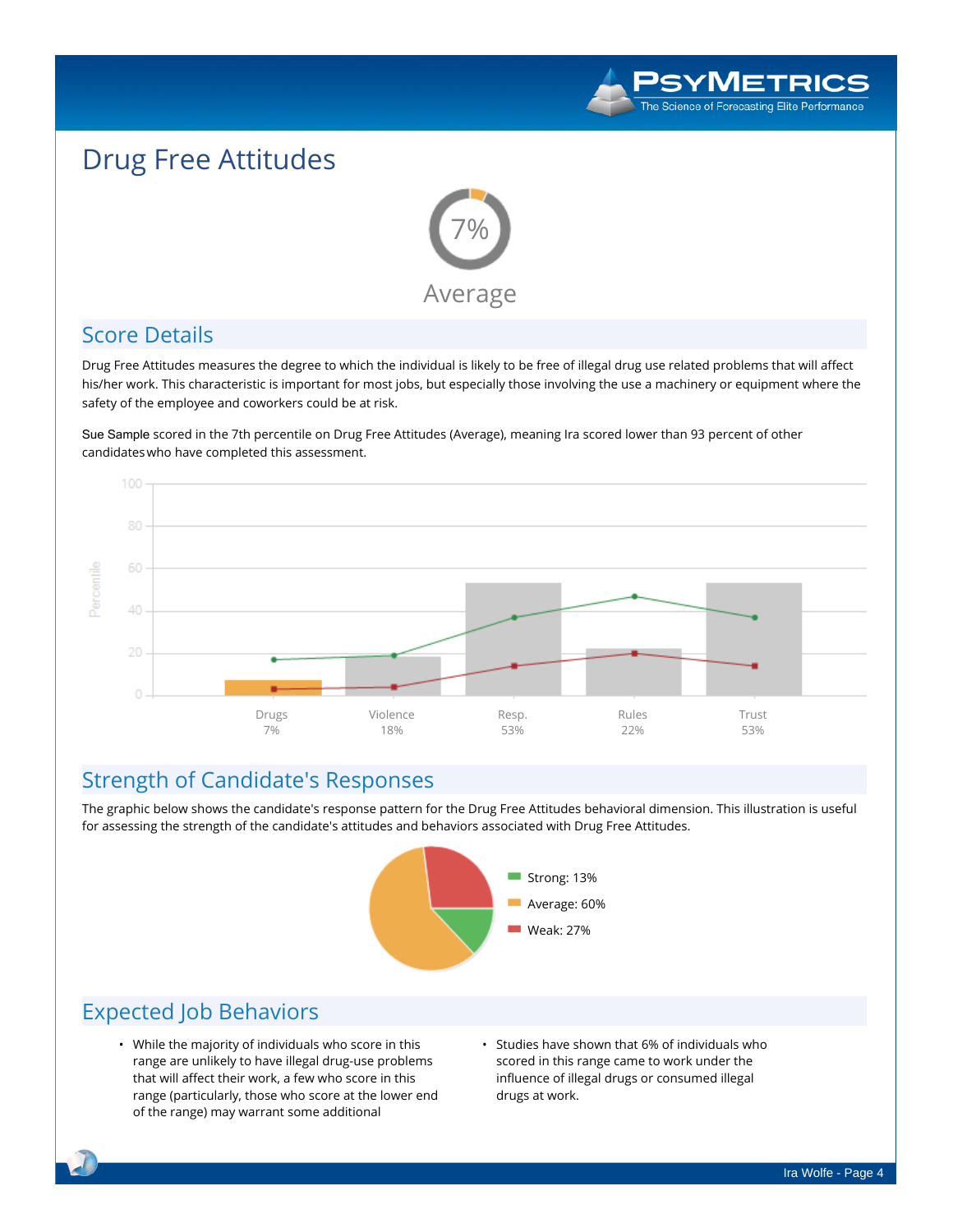

## **Non-Violent Attitudes**



#### **Score Details**

Non Violent Attitudes measures the degree to which the individual is likely to respect others and not engage in aggressive workplace **behaviors such as intentionally damaging company property or resorting to physical or verbal threats.**

Sue Sample **scored in the 18th percentile on Non-Violent Attitudes (Average), meaning Ira scored lower than 82 percent of othercandidates who have completed this assessment.**



#### **Strength of Candidate's Responses**

The graphic below shows the candidate's response pattern for the Non-Violent Attitudes behavioral dimension. This illustration is **useful for assessing the strength of the candidate's attitudes and behaviors associated with Non-Violent Attitudes.**



- **• Studies have shown that approximately 20% of individuals scoring in this range engaged in some form of aggressive workplace behavior at some point in their lives.**
- **• This individual's non violence score is consistent with most other candidates.**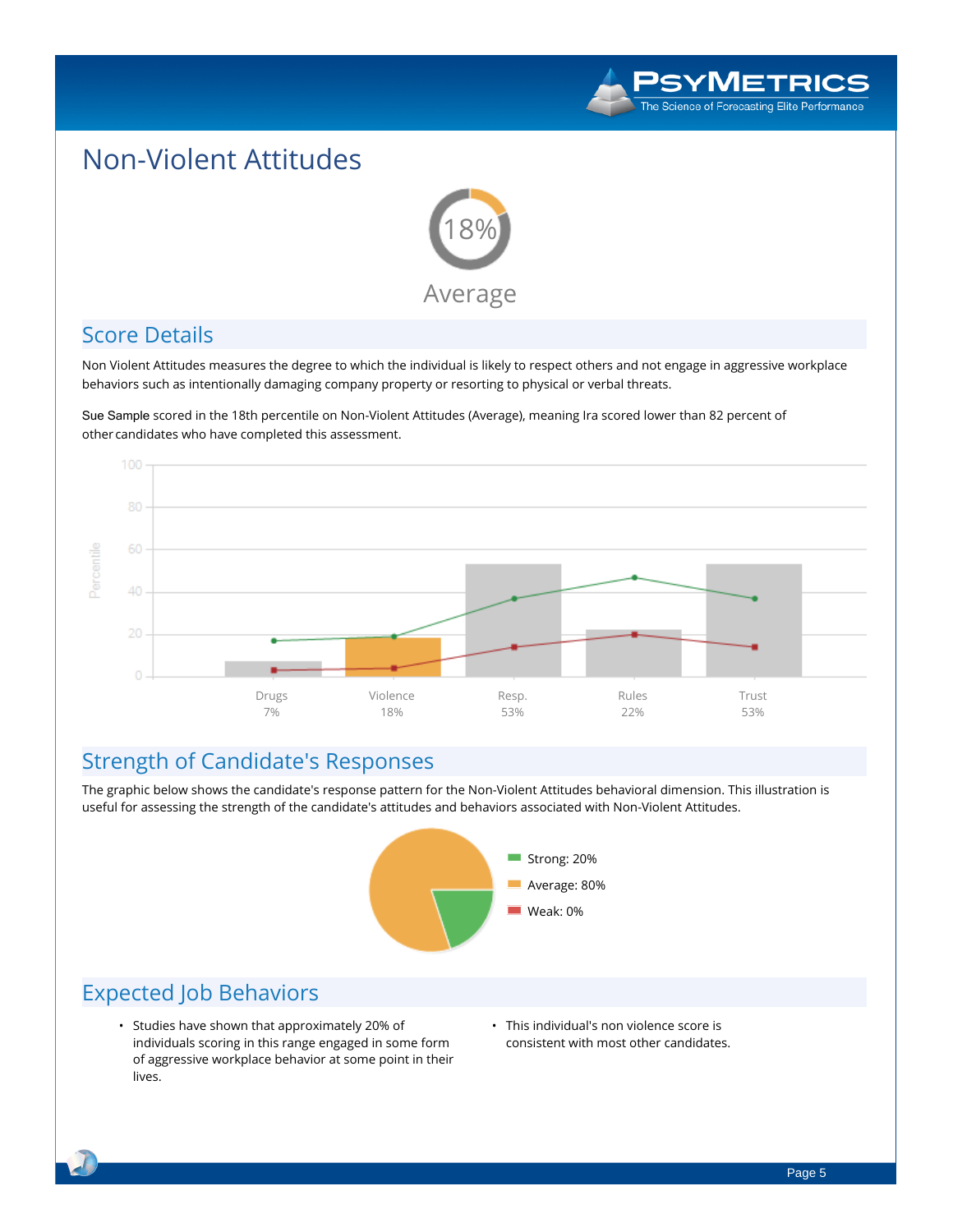

# **Responsibility**



#### **Score Details**

Responsibility measures the degree to which the individual is likely to be dependable, stable, takes responsibility for his/her actions and as a result, is not likely to have attendance problems. This characteristic is appropriate for all jobs.

Sue Sample **scored in the 53rd percentile on Responsibility (High), meaning Ira scored better than 53 percent of other candidates whohave completed this assessment.**



### **Strength of Candidate's Responses**

The graphic below shows the candidate's response pattern for the Responsibility behavioral dimension. This illustration is useful for **assessing the strength of the candidate's attitudes and behaviors associated with Responsibility.**



#### **Expected Job Behaviors**

**• Works hard to achieve success.**

- **• This individual is dependable and stable.**
- **• Takes responsibility for his/her actions.**
- **• Believes one is in control of one's actions.**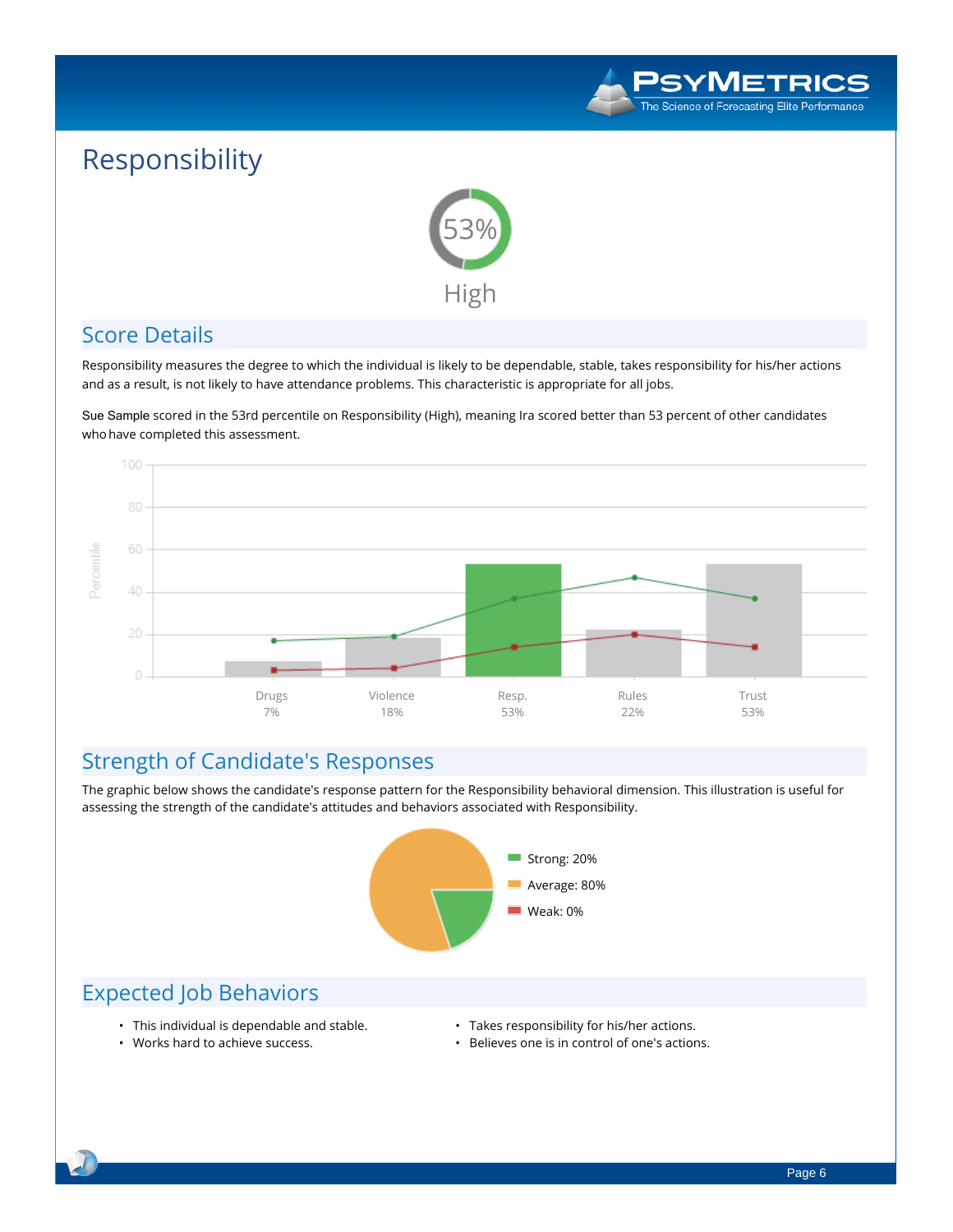

# **Rules Compliance**



#### **Score Details**

Rules Compliance measures the degree to which the individual is likely to follow company policies and adhere to rules and procedures established by management. This characteristic is appropriate for most, if not all jobs, with special emphasis on jobs requiring much **trust (e.g., bank teller, cashier) and positions of authority (security guards, police officers).**

Sue Sample **scored in the 22nd percentile on Rules Compliance (Average), meaning Ira scored lower than 78 percent of other candidateswho have completed this assessment.**



#### **Strength of Candidate's Responses**

The graphic below shows the candidate's response pattern for the Rules Compliance behavioral dimension. This illustration is useful **for assessing the strength of the candidate's attitudes and behaviors associated with Rules Compliance.**



- **• This individual may bend the rules here and there.**
- **• May be tempted at times to not follow directives if they strongly disagree with them.**
- **• May follow the more obvious rules and policies in place but may be tempted to take short cuts when possible.**
- **• This individual's rules compliance score is consistent with most other candidates.**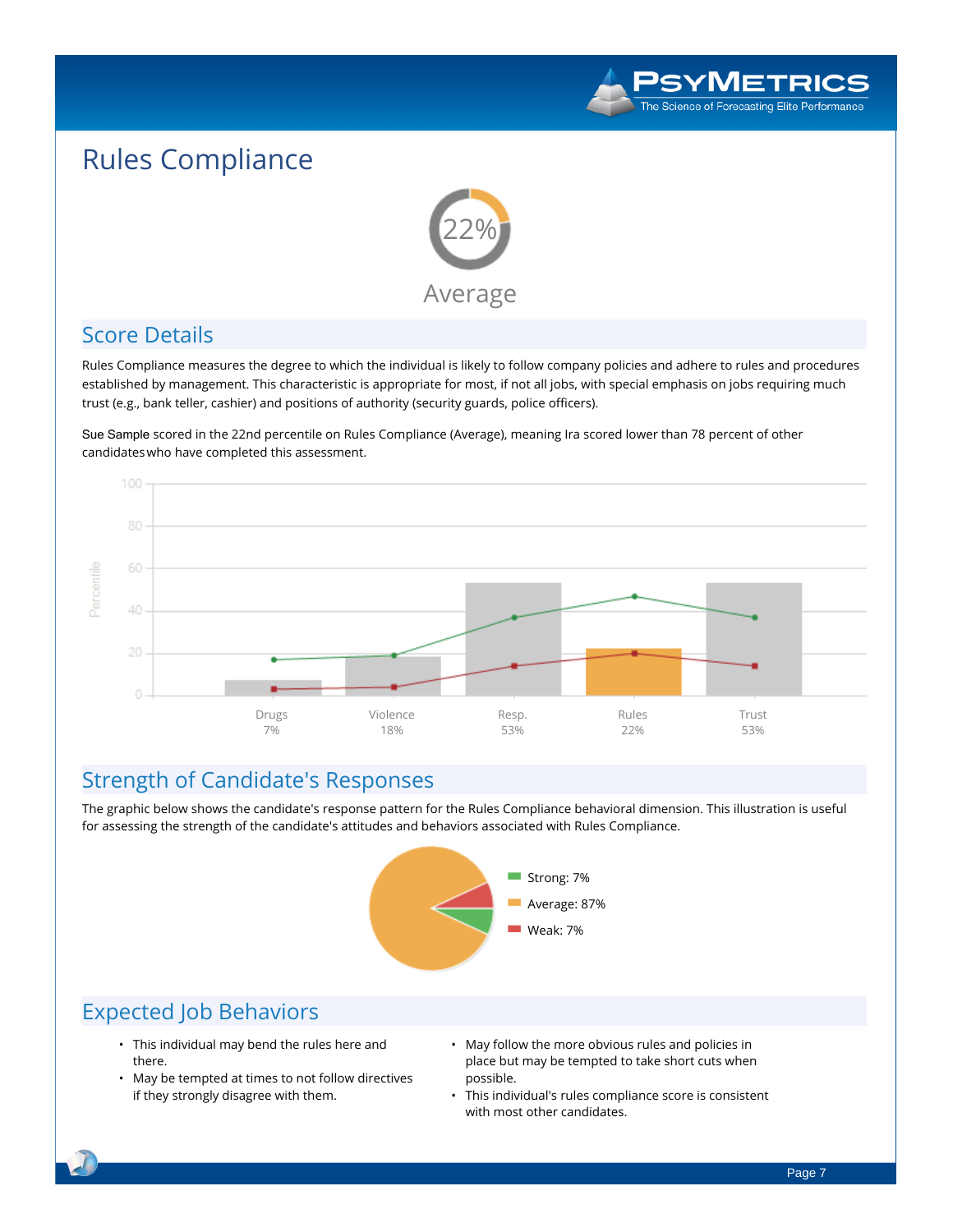

## **Trustworthiness**



#### **Score Details**

Trustworthiness measures the degree to which the individual is likely to be honest and trusting of others. This characteristic is important for most, if not all jobs with special emphasis on cash handling jobs and jobs involving confidential or sensitive information.

Sue Sample **scored in the 53rd percentile on Trustworthiness (High), meaning Ira scored better than 53 percent of other candidates whohave completed this assessment.**



#### **Strength of Candidate's Responses**

The graphic below shows the candidate's response pattern for the Trustworthiness behavioral dimension. This illustration is useful for **assessing the strength of the candidate's attitudes and behaviors associated with Trustworthiness.**



- **• This individual is likely to be candid and trustworthy.**
- **• Is not likely to steal from his/her employer.**
- **• Is trusting of others.**
- **• Can be trusted with confidential information.**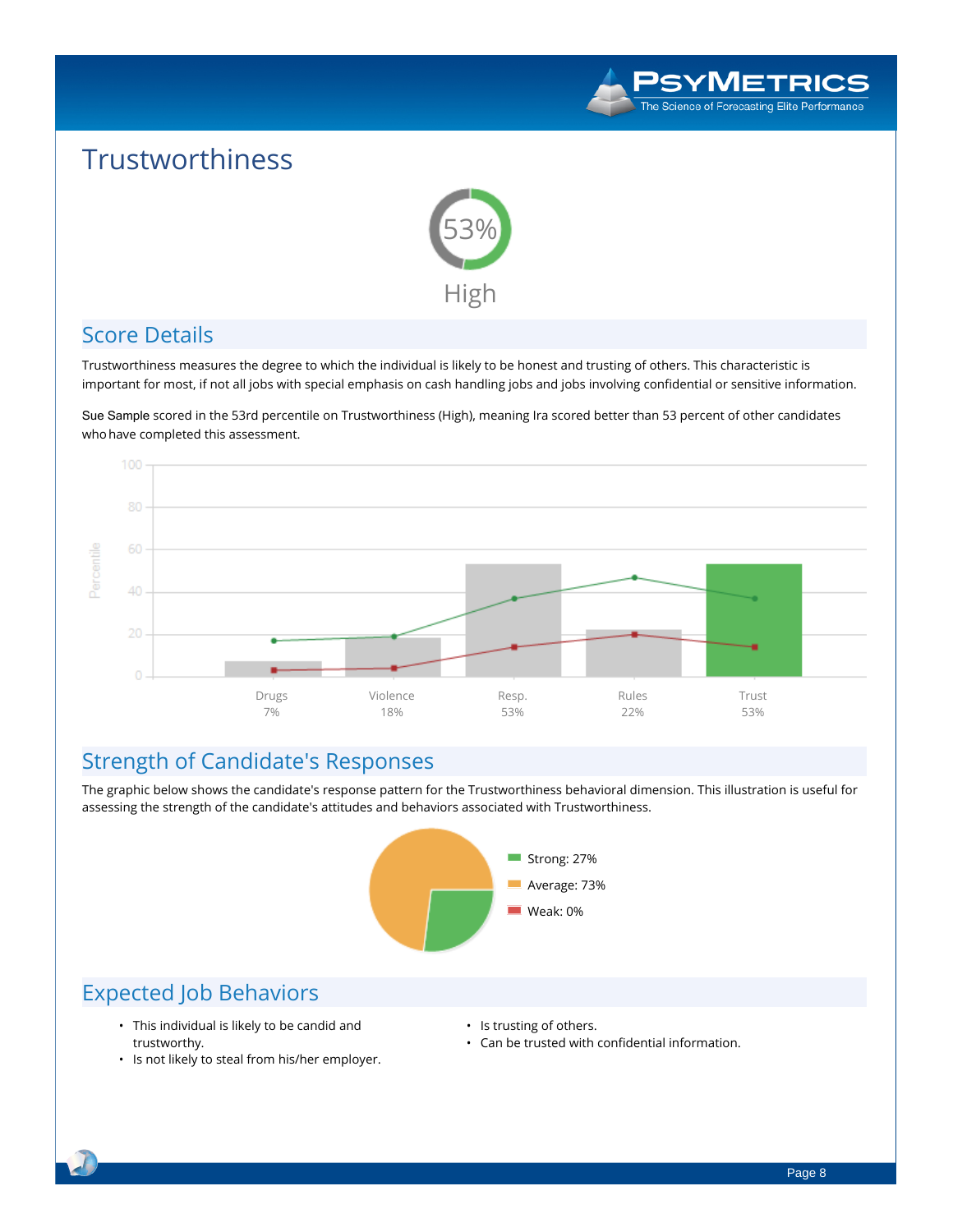

## **Management Strategies**

This section of the report offers suggestions for developing or managing the candidate based on his/her Profile responses. The diagram below also offers a graphical representation of the areas covered by the Profile. The smaller the area, the more **coaching/development might be required.**

#### **Drug Free Attitudes**

- **• While it is unlikely that individuals who score in this range will engage in illegal drug use that would affect work behaviors, be vigilant with regards to other counterproductive behaviors.**
- **• Have strict policies in place with respect to the importance of following company rules and procedures.**



- **Drug Free Attitudes 7%**
- **Non-Violent Attitudes 18%**
- **Responsibility 53%**
- **Rules Compliance 22%**
- **Trustworthiness 53%**

#### **Non-Violent Attitudes**

- **• While it is unlikely that individuals who score in this range will engage in violent or aggressive work behaviors, be vigilant with regards to other counterproductive behaviors.**
- **• Have strict policies in place with respect to the importance of following company rules and procedures.**



- **Drug Free Attitudes 7%**
- **Non-Violent Attitudes 18%**
- **Responsibility 53%**
- **Rules Compliance 22%**
- **Trustworthiness 53%**

#### **Responsibility**

- **• This individual takes responsibility for his/her behavior and expects those around them to do the same. When he/she exhibits responsible and dependable behaviors he/she should be praised to show appreciation.**
- **• Given his/her responsible nature, he/she may have low tolerance for those who do not behave responsibly.**
- **• Some coaching may be required to increase tolerance levels if he/she is expected to work with less dependable team members.**
- **• When appropriate increase levels of responsibility to show your confidence in his/her ability to perform.**

- T. **Drug Free Attitudes 7%**
- **Non-Violent Attitudes 18%**
- **Responsibility 53%**
- **Rules Compliance 22%**
- **Trustworthiness 53%**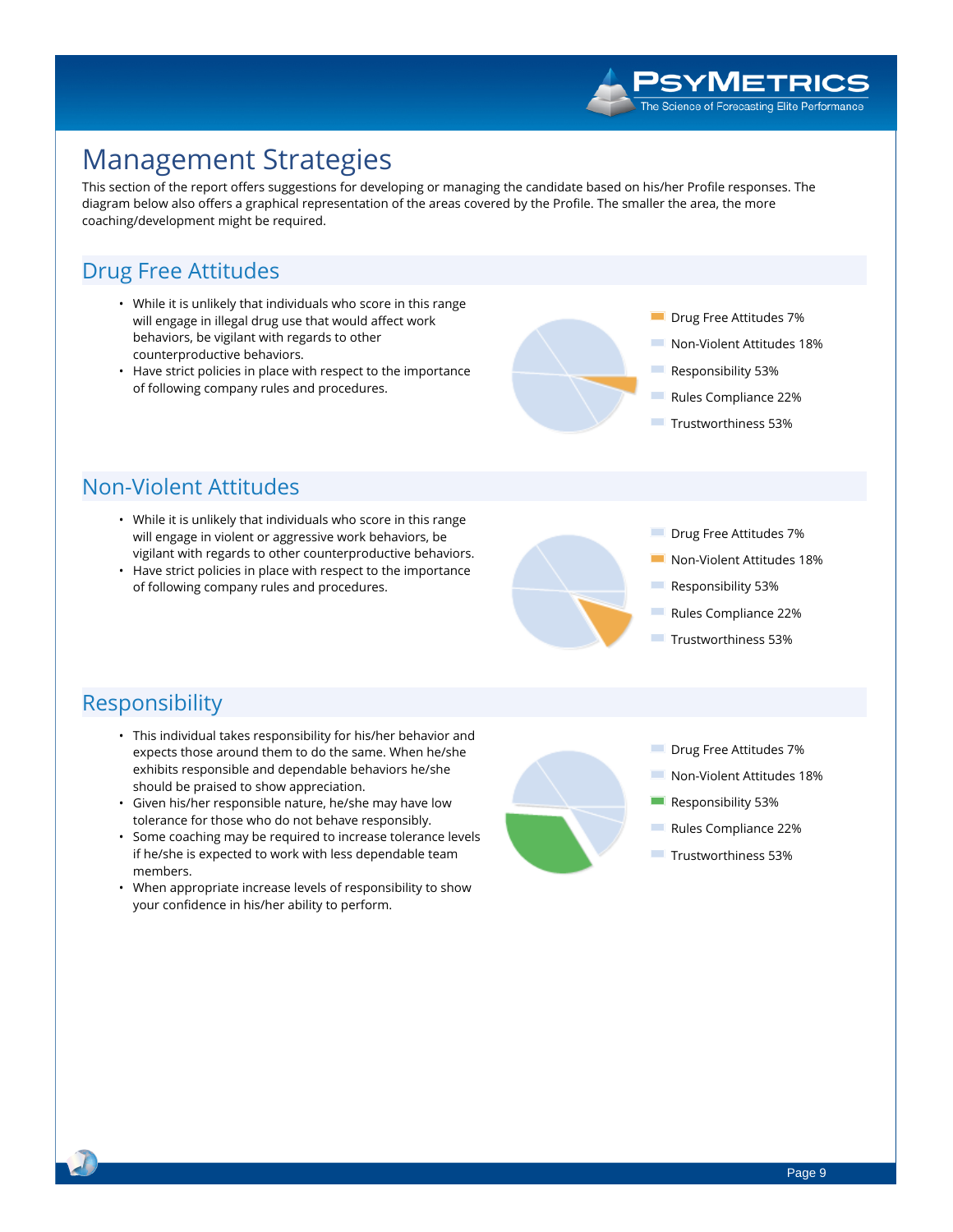#### **PSYMETRICS** The Science of Forecasting Elite Performance

### **Rules Compliance**

- **• Supervise him/her on occasion to ensure directives are being followed.**
- **• Offer recognition when he/she follows management's directives particularly when you know he/she has other views.**
- **• Have policies in place for those who break the rules and enforce them consistently.**



#### **Trustworthiness**

- **• Continue to build trust by offering an open, supportive, trusting environment.**
- **• Assign tasks that involve confidential information when appropriate.**
- **• Utilize the individual in team building activities, as their trusting nature and ability to be trusted are ideal for team rapport.**
- **• Their trusting nature may cause him/her not to be vigilant of others' potential manipulative behaviors. If this is an issue, discuss it with them. The emphasis should not be on reducing trust but on increasing awareness of the reasoning behind the behaviors of others.**

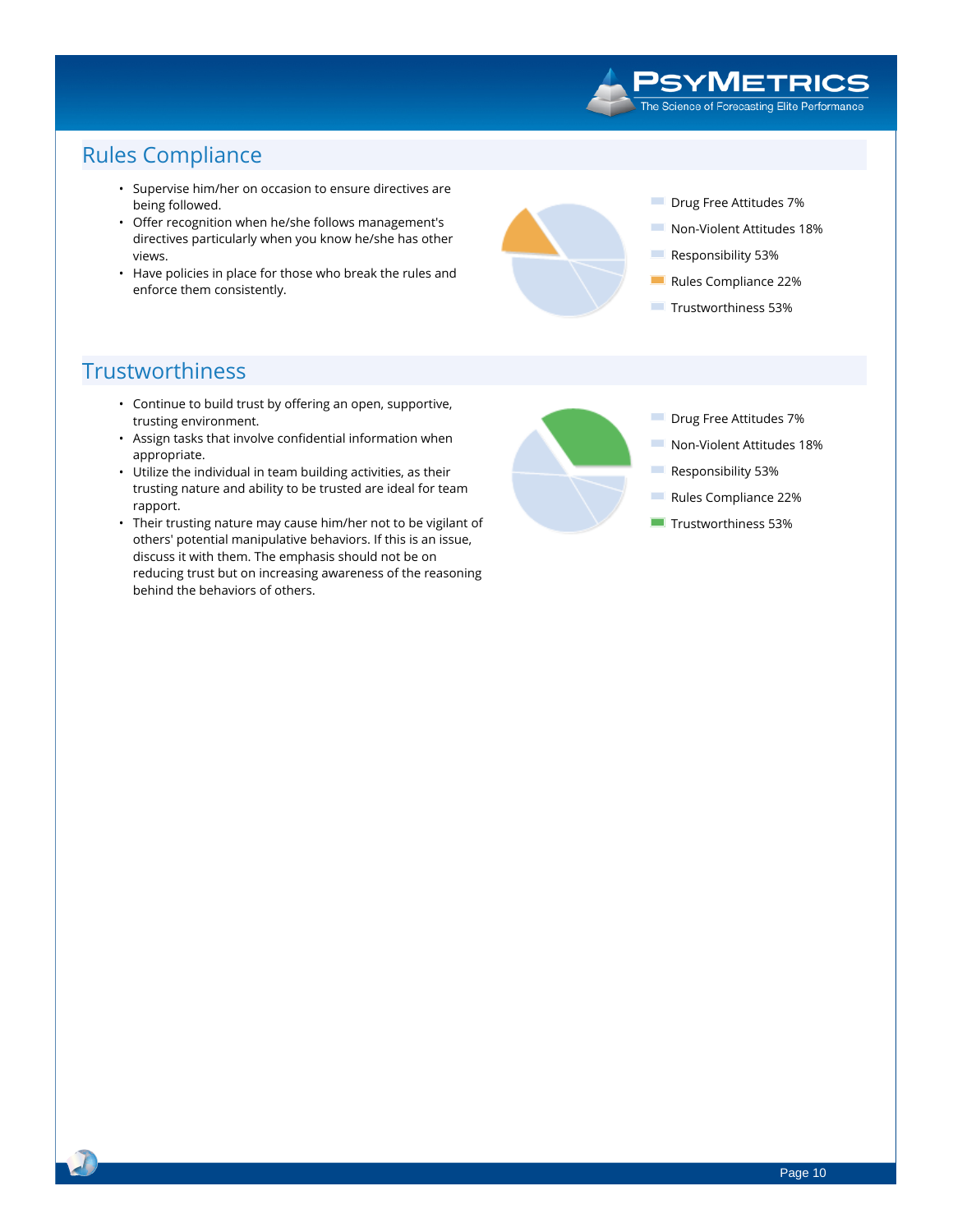

## **Interview Guide**

This report includes follow-up interview questions that focus on those areas where further development might be needed. These questions serve as an excellent guide during the hiring process, coaching or developmental efforts to further uncover potentially **negative behavioral tendencies.**

#### **Drug Free Attitudes**

#### **Question:**

Would you describe yourself as more of a risk taker who is always trying new (sometimes dangerous) things or someone who is a bit more cautious? Tell me about some behaviors you have engaged in at work that some might consider dangerous. **Response Notes:**

| Response Expected of a<br>Poor Performing Employee |   |   | Response Expected of a<br><b>Satisfactory Employee</b>                                                                |   |   | Response Expected of an<br><b>Excellent Employee</b> |  |
|----------------------------------------------------|---|---|-----------------------------------------------------------------------------------------------------------------------|---|---|------------------------------------------------------|--|
|                                                    | 2 | 3 | 4                                                                                                                     | 5 | 6 | 7                                                    |  |
| <b>Question:</b>                                   |   |   |                                                                                                                       |   |   |                                                      |  |
| Response Notes:                                    |   |   | Have you ever been reprimanded at work for your behavior? Tell me about the incident?                                 |   |   |                                                      |  |
|                                                    |   |   |                                                                                                                       |   |   |                                                      |  |
| Response Expected of a<br>Poor Performing Employee |   |   | Response Expected of a<br><b>Satisfactory Employee</b>                                                                |   |   | Response Expected of an<br><b>Excellent Employee</b> |  |
|                                                    | 2 | 3 | 4                                                                                                                     | 5 | 6 | 7                                                    |  |
| Question:                                          |   |   |                                                                                                                       |   |   |                                                      |  |
|                                                    |   |   | How should employers handle situations where employees have been caught under the influence of illegal drugs at work? |   |   |                                                      |  |
| Response Notes:                                    |   |   |                                                                                                                       |   |   |                                                      |  |

| Response Expected of a          |  |  | Response Expected of a       |  |                           | Response Expected of an |
|---------------------------------|--|--|------------------------------|--|---------------------------|-------------------------|
| <b>Poor Performing Employee</b> |  |  | <b>Satisfactory Employee</b> |  | <b>Excellent Employee</b> |                         |
|                                 |  |  |                              |  |                           |                         |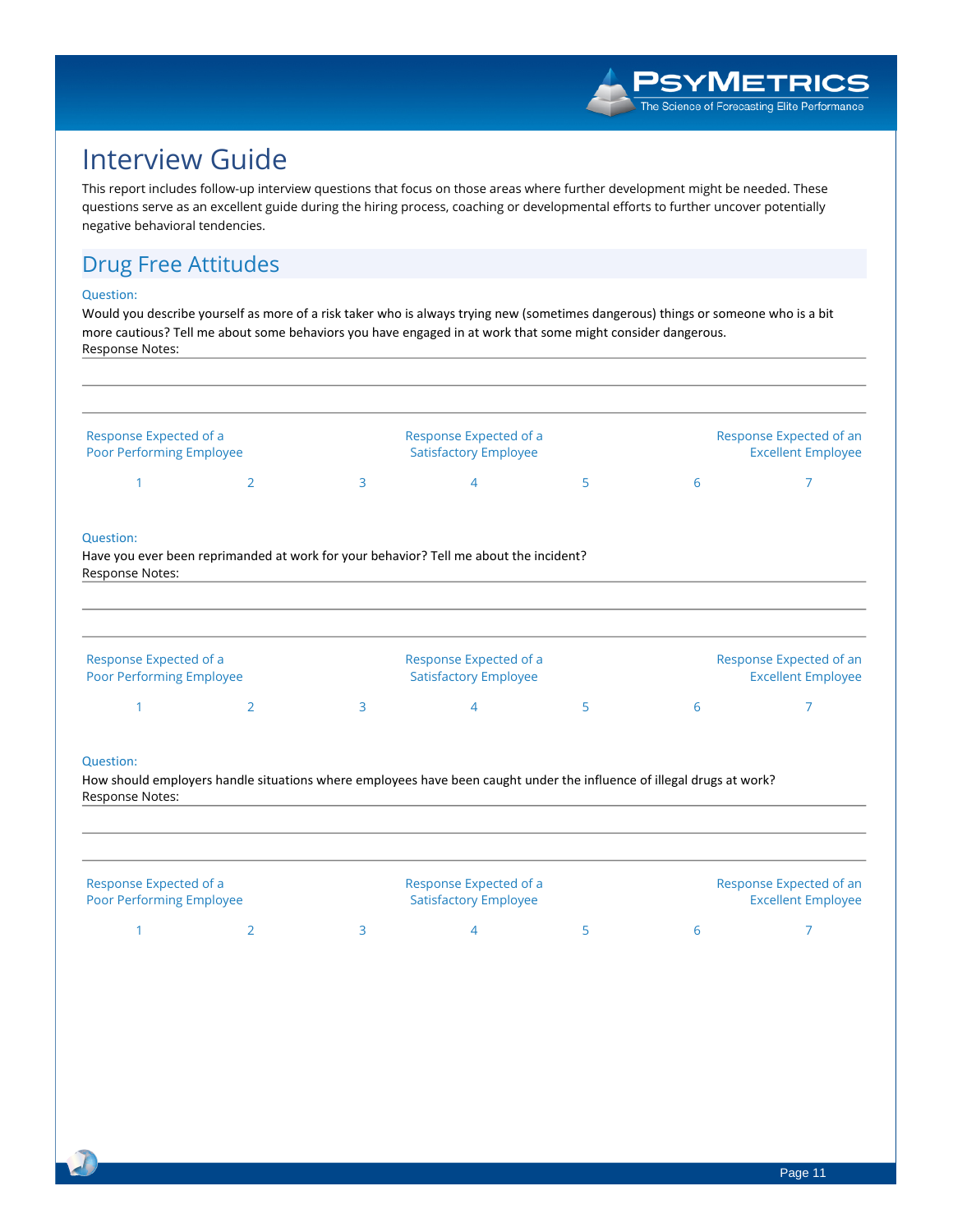/METRICS The Science of Forecasting Elite Performance **Question:** Is there anything wrong with the occasional use of illegal drugs at work as long as it does not impair your work? Have you ever engaged **in this type of behavior? Response Notes: Response Expected of a Response Expected of a Response Expected of an Poor Performing Employee Satisfactory Employee Excellent Employee 1 2 3 4 5 6 7 Question:** Tell me about situations you have been involved in where too much was made over illegal drug use at work. **Response Notes: Response Expected of a Response Expected of a Response Expected of an Poor Performing Employee Satisfactory Employee Excellent Employee 1 2 3 4 5 6 7 Question:** Tell me about work situations you have observed or been involved in with respect to illegal drug use on the job. What happened? **Response Notes: Response Expected of a Response Expected of a Response Expected of an Poor Performing Employee Satisfactory Employee Excellent Employee 1 2 3 4 5 6 7 Question:** Have you ever had any personal issues with using or being under the influence of illegal drugs at work? **Response Notes: Response Expected of a Response Expected of a Response Expected of an Poor Performing Employee Satisfactory Employee Excellent Employee**

**1 2 3 4 5 6 7**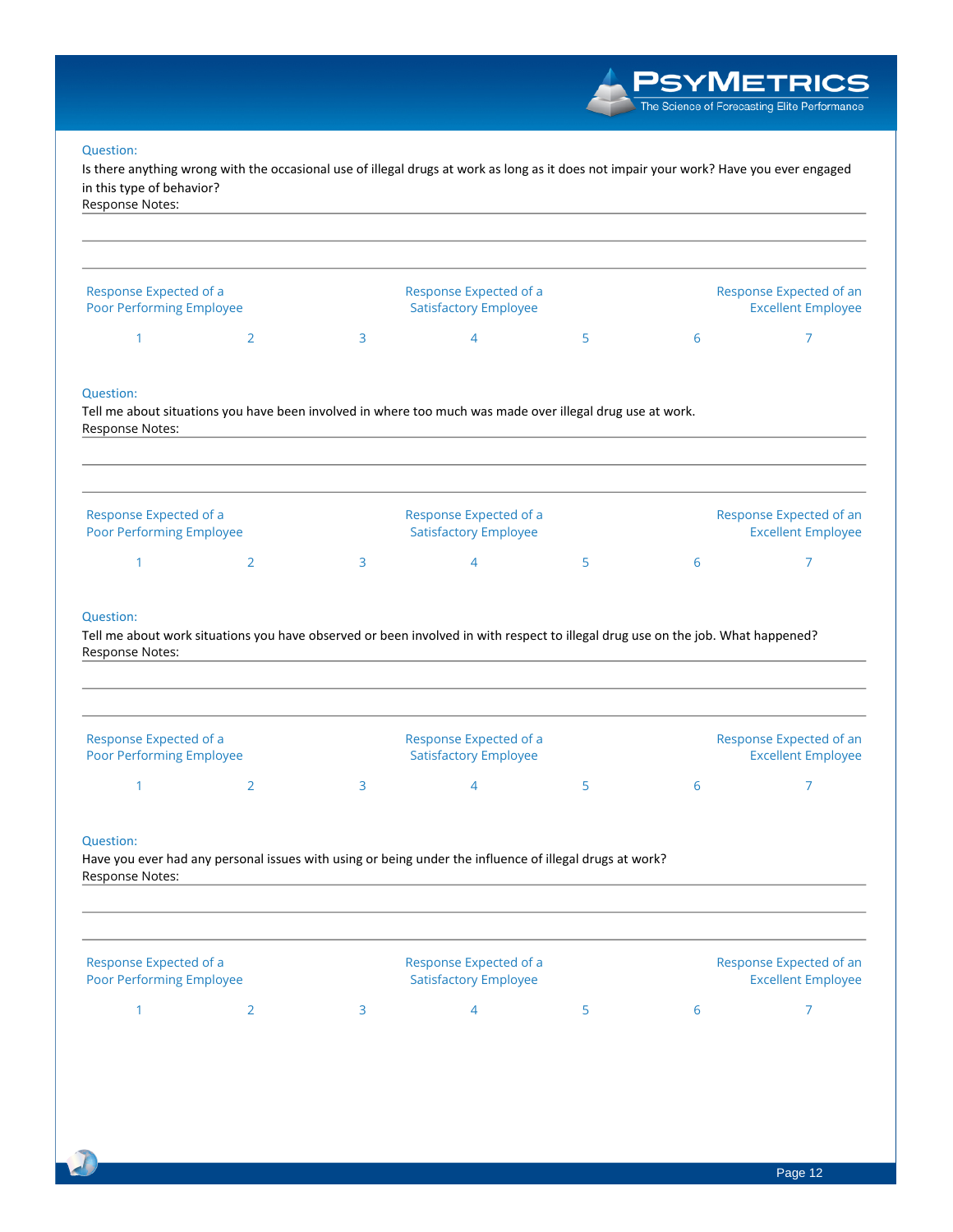#### PSYMETRICS The Science of Forecasting Elite Performance

#### **Non-Violent Attitudes**

#### **Question:**

What type of conflicts or arguments do you create when things get a little boring? Please describe your most recent situation when you **started an argument just because you were bored. Response Notes:**

| <b>Excellent Employee</b> |
|---------------------------|
|                           |

#### **Question:**

Would you consider most people to be violent and likely to resort to violence if pushed too far? Have you been pushed to the point **where you had to resort to some form of violence? Please describe the situation. Response Notes:**

| Response Expected of a<br><b>Poor Performing Employee</b> |  | Response Expected of a<br><b>Satisfactory Employee</b> |  | Response Expected of an<br><b>Excellent Employee</b> |
|-----------------------------------------------------------|--|--------------------------------------------------------|--|------------------------------------------------------|
|                                                           |  |                                                        |  |                                                      |

#### **Question:**

Do you prefer confrontation or compromise? Tell me about a time when you have felt it best to be confrontational. **Response Notes:**

| Response Expected of a<br><b>Poor Performing Employee</b> |  | Response Expected of a<br><b>Satisfactory Employee</b> |  | Response Expected of an<br><b>Excellent Employee</b> |
|-----------------------------------------------------------|--|--------------------------------------------------------|--|------------------------------------------------------|
|                                                           |  |                                                        |  |                                                      |

#### **Question:**

Do you find that you enjoy a good argument? Do you find that you intimidate others when you argue? Discuss a time when you have **intimidated others by arguing.**

| Response Notes:                                    |  |                                                        |  |                                                      |
|----------------------------------------------------|--|--------------------------------------------------------|--|------------------------------------------------------|
| Response Expected of a<br>Poor Performing Employee |  | Response Expected of a<br><b>Satisfactory Employee</b> |  | Response Expected of an<br><b>Excellent Employee</b> |
|                                                    |  |                                                        |  |                                                      |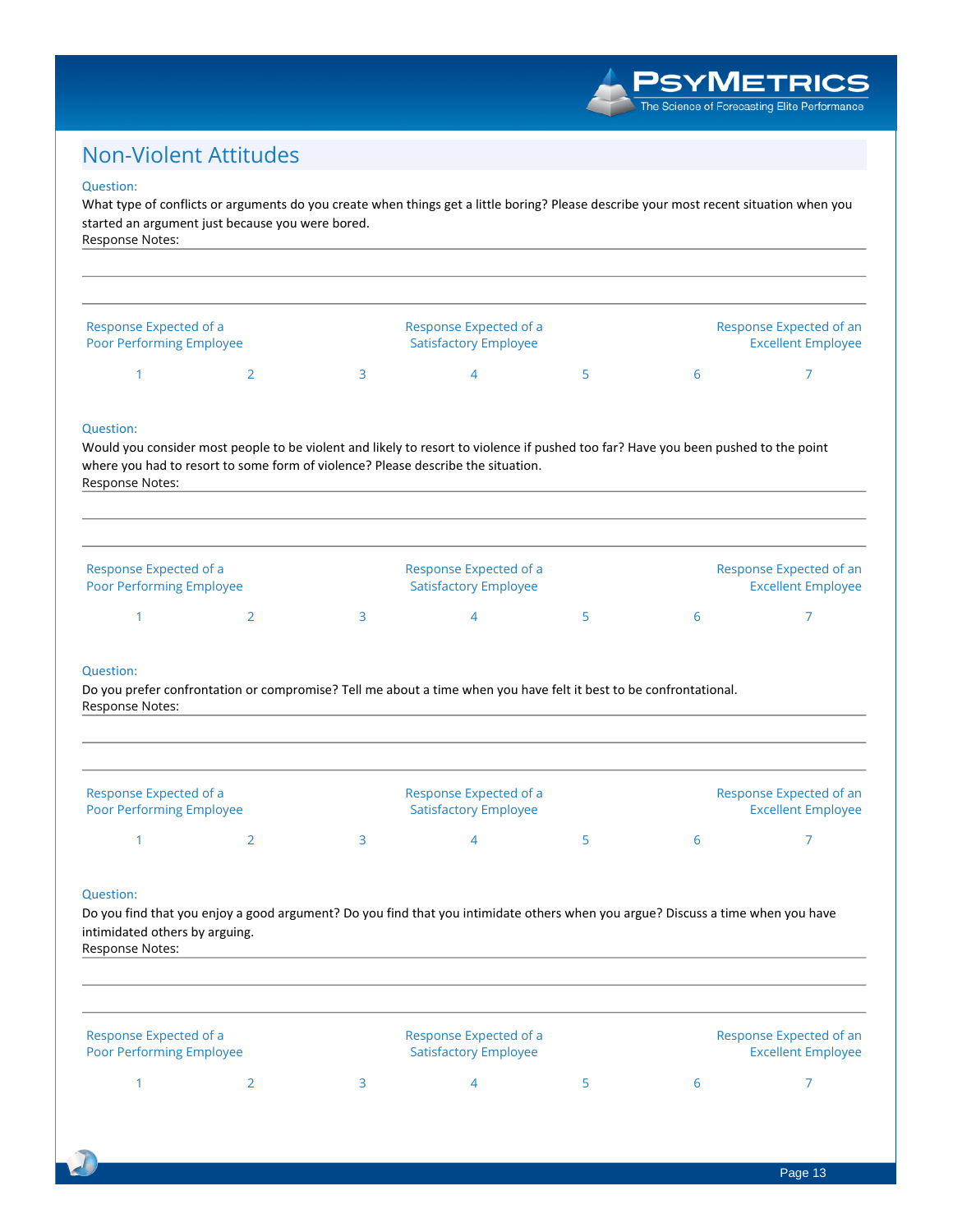

#### **Question:**

What does it take for you to lose your temper? When was the last time you lost it? What happened? **Response Notes:**



#### **Rules Compliance**

#### **Question:**

To what degree have you bent the rules in order to accomplish your work? Please give specific examples. **Response Notes:**

| Response Expected of a<br><b>Poor Performing Employee</b> |  | Response Expected of a<br><b>Satisfactory Employee</b> |  | Response Expected of an<br><b>Excellent Employee</b> |
|-----------------------------------------------------------|--|--------------------------------------------------------|--|------------------------------------------------------|
|                                                           |  |                                                        |  |                                                      |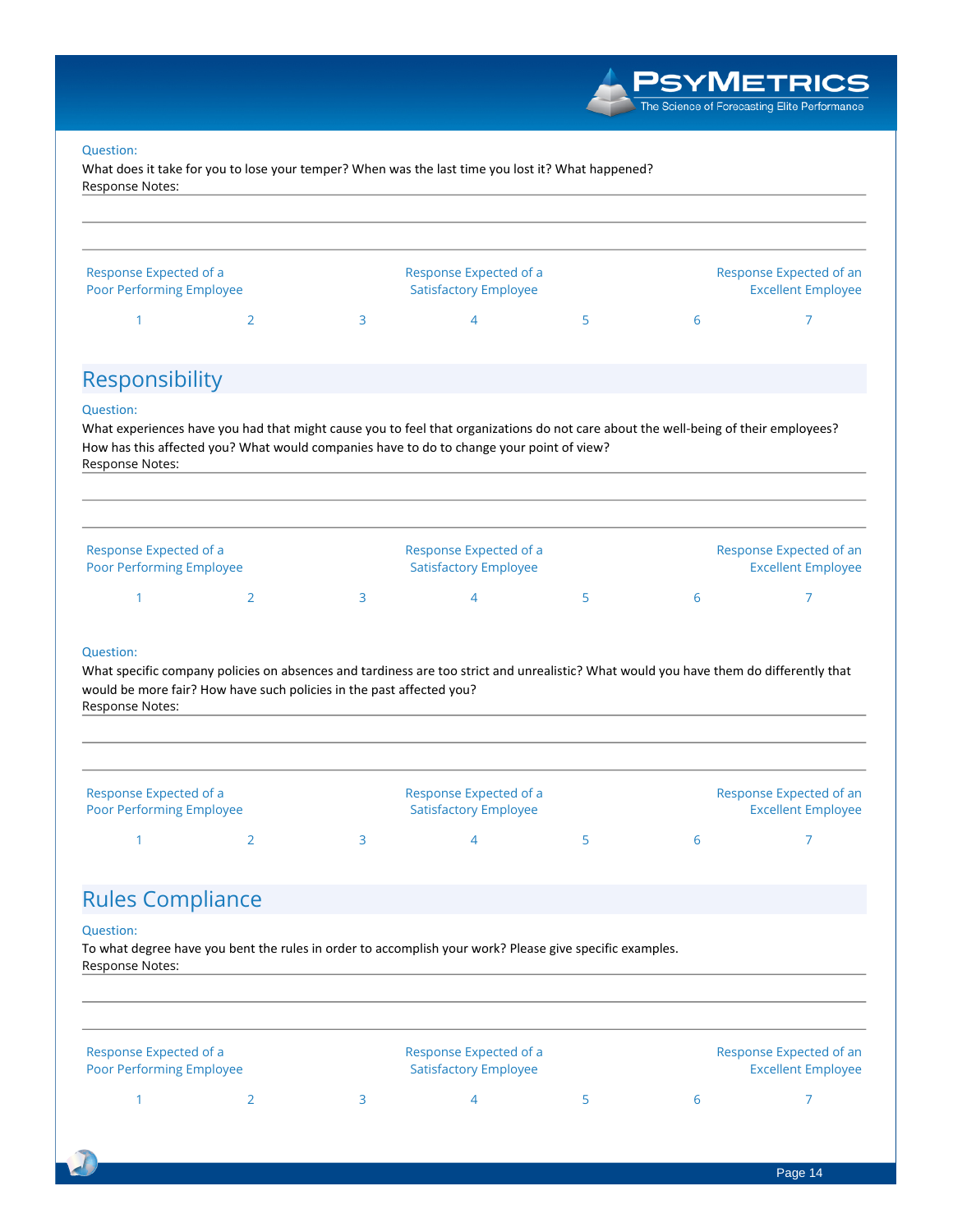**PSYMETRICS**<br>The Science of Forecasting Elite Performance

#### Question:

How normal is it for you to call in sick or make up a story in order for you to be able to stay home from work? Response Notes:

| Response Expected of a<br>Poor Performing Employee     |                                                             |   | Response Expected of a<br><b>Satisfactory Employee</b>                                                                         |   |   | Response Expected of an<br><b>Excellent Employee</b> |
|--------------------------------------------------------|-------------------------------------------------------------|---|--------------------------------------------------------------------------------------------------------------------------------|---|---|------------------------------------------------------|
| 1                                                      | $\overline{2}$                                              | 3 | $\overline{4}$                                                                                                                 | 5 | 6 | $\overline{7}$                                       |
| <b>Question:</b><br>Response Notes:                    | When has it been appropriate for you to bend company rules? |   |                                                                                                                                |   |   |                                                      |
| Response Expected of a<br>Poor Performing Employee     |                                                             |   | Response Expected of a<br><b>Satisfactory Employee</b>                                                                         |   |   | Response Expected of an<br><b>Excellent Employee</b> |
|                                                        | $\overline{2}$                                              | 3 | $\overline{4}$                                                                                                                 | 5 | 6 | $\overline{7}$                                       |
| 1                                                      | give examples from your work history.                       |   | Are you most productive when you follow company rules and procedures or when you bend those rules and procedures a bit? Please |   |   |                                                      |
| Question:<br>Response Notes:<br>Response Expected of a |                                                             |   | Response Expected of a                                                                                                         |   |   | Response Expected of an                              |
| Poor Performing Employee<br>1                          | $\overline{2}$                                              | 3 | <b>Satisfactory Employee</b><br>4                                                                                              | 5 | 6 | <b>Excellent Employee</b><br>7                       |
| Question:<br>Response Notes:                           |                                                             |   | Describe situations where your supervisor(s) did not treat you fairly or honestly. What occurred and what was the outcome?     |   |   |                                                      |
| Response Expected of a<br>Poor Performing Employee     |                                                             |   | Response Expected of a<br><b>Satisfactory Employee</b>                                                                         |   |   | Response Expected of an<br><b>Excellent Employee</b> |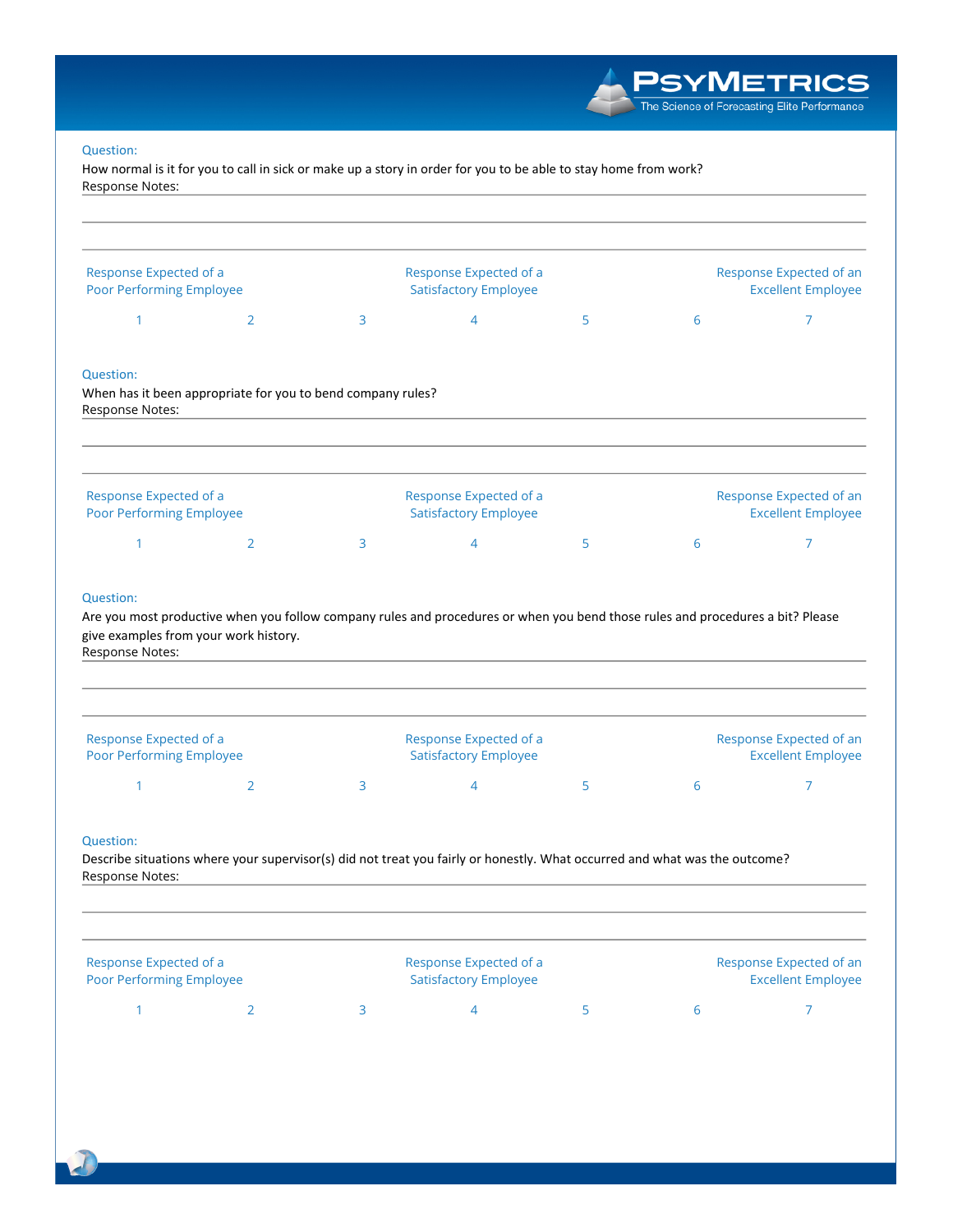|                                                    |                |   |                                                                                                                                    |   |   | <b>SYMETRICS</b><br>The Science of Forecasting Elite Performance |
|----------------------------------------------------|----------------|---|------------------------------------------------------------------------------------------------------------------------------------|---|---|------------------------------------------------------------------|
| Question:<br>Response Notes:                       |                |   | Tell me about a time when you didn't follow company rules and the outcome was positive?                                            |   |   |                                                                  |
| Response Expected of a<br>Poor Performing Employee |                |   | Response Expected of a<br><b>Satisfactory Employee</b>                                                                             |   |   | Response Expected of an<br><b>Excellent Employee</b>             |
| 1                                                  | 2              | 3 | 4                                                                                                                                  | 5 | 6 | 7                                                                |
| <b>Trustworthiness</b>                             |                |   |                                                                                                                                    |   |   |                                                                  |
| <b>Question:</b><br>Response Notes:                |                |   | Is acceptable to steal at least once in your life? Have you ever stolen something from your employer?                              |   |   |                                                                  |
| Response Expected of a<br>Poor Performing Employee |                |   | Response Expected of a<br><b>Satisfactory Employee</b>                                                                             |   |   | Response Expected of an<br><b>Excellent Employee</b>             |
| 1                                                  | $\overline{2}$ | 3 | $\overline{4}$                                                                                                                     | 5 | 6 | 7                                                                |
| Question:<br>work?<br>Response Notes:              |                |   | What justification might there be in a business environment for not being totally honest? When have you not been totally honest at |   |   |                                                                  |
| Response Expected of a<br>Poor Performing Employee |                |   | Response Expected of a<br><b>Satisfactory Employee</b>                                                                             |   |   | Response Expected of an<br><b>Excellent Employee</b>             |
| 1                                                  | $\overline{2}$ | 3 | $\overline{4}$                                                                                                                     | 5 | 6 | 7                                                                |
|                                                    |                |   |                                                                                                                                    |   |   |                                                                  |

| Response Expected of a<br>Poor Performing Employee |  | Response Expected of a<br><b>Satisfactory Employee</b> |        | Response Expected of an<br><b>Excellent Employee</b> |  |
|----------------------------------------------------|--|--------------------------------------------------------|--------|------------------------------------------------------|--|
|                                                    |  |                                                        | $\sim$ |                                                      |  |